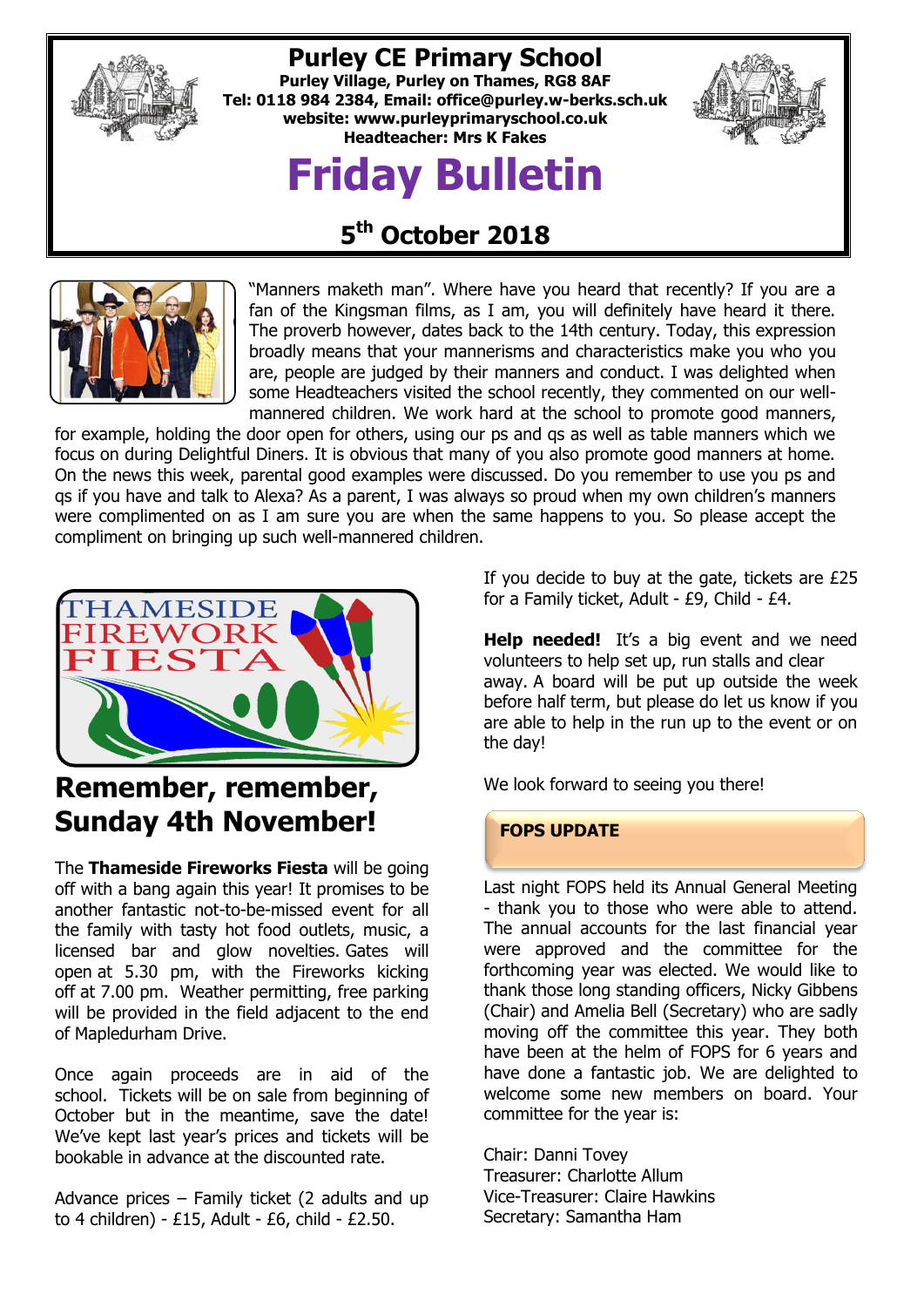General Members: Michelle Allsopp; Karolina Parker; Chloe Tigwell; Sarah Manning; Nicky Gibbens; Sarah Sinclair. Teacher Representative: Mrs Pickering

The planning for our next big event is now underway. Tickets for the Thameside Fireworks Fiesta, taking place on **Sunday 4th November** down at the lock, will be going on sale soon. Please do come along as it promises to be another spectacular event! If you are able to help out at the event or have ideas you would like to share with us, please do let us know. FOPS team

#### **YEAR 1 WOODLAND SCHOOL**

This week in Woodland we began with a game of hide and seek which was great fun - we are finding even better places to hide! Next, we went for a walk to find all the other activities the Woodland Wardens have created. We revisited some of our favourites and found a few more. Our favourite was an area where there were lots of sensory objects such as beautiful pebbles, CD mobiles and a board covered with switches and electrical objects.

The walk was quite tiring and we were happy to return to our base to have some hot chocolate, a snack and a quick free playtime. There was lots of cooperation, turn taking and making sure we all stayed safe today - great behaviour too! Mrs Hodsdon



#### **SCHOOL COUNCIL**

Today, the successful candidates for the school council were announced in celebration assembly.

Congratulations to: Year 1: Annabelle and Jax Year 2: Lukas and Zayneb Year 3: Hiba and Abraham Year 4: Casey and Syd Year 5: Kira and Louie Year 6: Grace and Corey

The first council meeting will be on Wednesday 10<sup>th</sup> October.

#### **SCHOOL HOUSES**

This week, children across the school voted for their house captains. Year 6 representatives each made a case for their leadership and everyone then voted for the house captain of their choice. We have four houses at Purley Primary School: Earthy Bear, Airy Heron, Fiery Fox and Watery Otter. We wish each house the very best, as they begin the battle for supremacy by earning house-points, completing reading challenges, demonstrating outstanding behaviour and engaging with house competitions.

Elizabeth: Earthy Bear Jasmine: Airy Heron Evie: Watery Otter Emily: Fiery Fox

#### **FIRST AID COURSE**

A local company based in Whitchurch Hill has contacted the school offering a parent first aid introduction course to be held at the school.

The course is 2 hours long. The cost is £25 per person, £5 of which will be donated to the school.

If you're interested, please email Mrs Ham, office@purley.w-berks.sch.uk

#### **PARENTS EVENING**

A notification was sent this morning via Parentmail inviting you to book your parents evening meeting with your child's teacher. Dates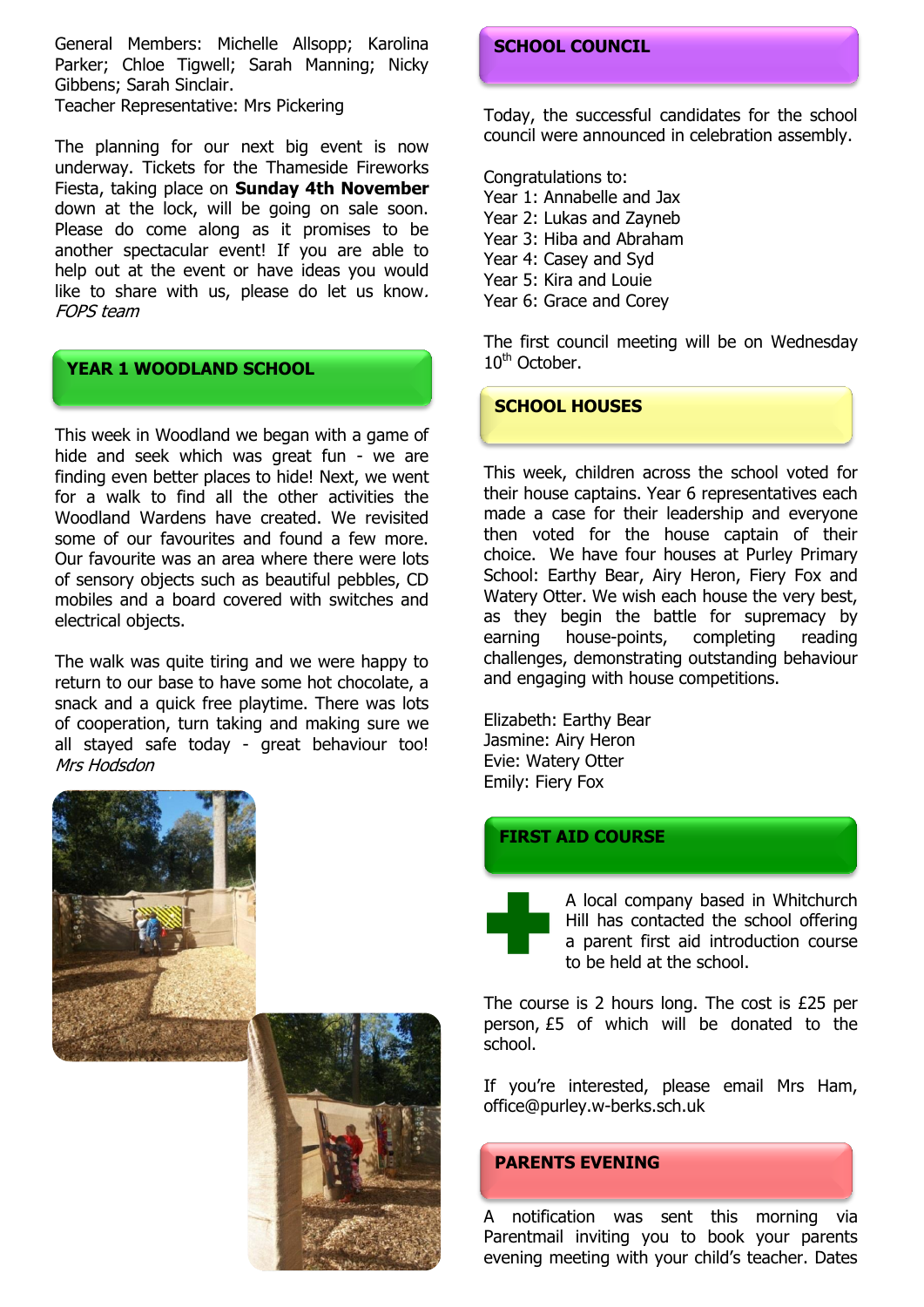are Wednesday  $17<sup>th</sup>$  October (3.30-6.00) and Thursday  $18<sup>th</sup>$  October (6.00-8.00). Please make sure that you allow for 10 minutes prior to your meeting to see your child's tray with all their work. Below is a link with further advice about how to make the bookings.

[http://parentmail.co.uk/help/parenthelp/applicati](http://parentmail.co.uk/help/parenthelp/applications/parents-evening-manager/) [ons/parents-evening-manager/](http://parentmail.co.uk/help/parenthelp/applications/parents-evening-manager/)

If you have any queries, please speak to Mrs Ham.

**MESSAGE FROM PURLEY PARISH COUNCIL**

#### **Purley marks the Armistice Centenary**



To mark the Armistice Centenary, some special events are being planned in Purley on Thames. The programme of activities offers a range of ways in which Purley residents can take part.

A programme will be delivered to each household in Purley on Thames by early October and additional details will be available on a supporting webpage on the Parish Council website.

A poignant Memorial Trail (self-guided with instructions) will lead residents through the village. Other events are planned over the halfterm week, from the 19th October, and will be followed by the largest event, 'Purley Remembers the First World War', to be held in the Barn on the 3rd and 4th of November. This will include talks, exhibition, workshops, stands and a display of poppies made by local groups, schools and people.

On Armistice Day, 11th November, a Service of Remembrance will take place at 10.30am in the Memorial Hall. In the evening, Purley will join the National Tribute by gathering at St Mary's Church from 6.30pm as Purley hears The Last Post at 6.55pm, lights a Beacon and rings the church bells for peace.

If you missed out on a programme, contact the Parish Office 0118 9844507. For more details, please see the webpage [www.purleyonthames](http://www.purleyonthames-pc.gov.uk/armistice-centenary-events/)[pc.gov.uk/armistice-centenary-events/](http://www.purleyonthames-pc.gov.uk/armistice-centenary-events/)

Christine Lamb Clerk to Purley on Thames Parish Council

#### **HARVEST FESTIVAL**



As mentioned in the diary dates, our Harvest Festival will take place on Friday 19<sup>th</sup> October at 9.30 at St Mary's Church. The children will need to come in to school as per usual and will walk

to the church accompanied by members of staff. Parents are invited to come along and attend this service.

The children will be in the main part of the church with parents at the side.

#### **HEDGEHOG CLASS**

Thank you to everyone who sent in the baby photos! The children really enjoyed looking at them and talking about how much they have changed. Our future looks bright as many of the children are planning on becoming airline pilots or doctors when they grow up! Whilst thinking about autumn this week, the children found out that many animals choose to hibernate when the weather gets cold, and they noticed that farmers are really busy at this time of year with the harvest. After reading Oliver's Vegetables, the children picked the pears from our tree and worked together to bake and taste a pear crumble. Delicious!

Next week in maths we will be finding different ways of making 5, and we will be sharing stories with a harvest theme. Mrs Burton

#### **BADGER CLASS**

Badger class were very excited this week to create their own take away pizza in our classroom pizza parlour! They carefully followed a recipe and as

a class, we discussed how instructions were written and set out. The children then had a go at writing their own instructions, thinking carefully about the correct order and layout. We also had fun making eye catching posers to advertise their pizzas.Thank you to Pizza Express for their generous donation of pizza boxes.

In Science, the children have been collecting data about their favourite foods and representing their findings in block graphs.

As part of their maths learning Y1 have continued to explore number bonds up to 10 and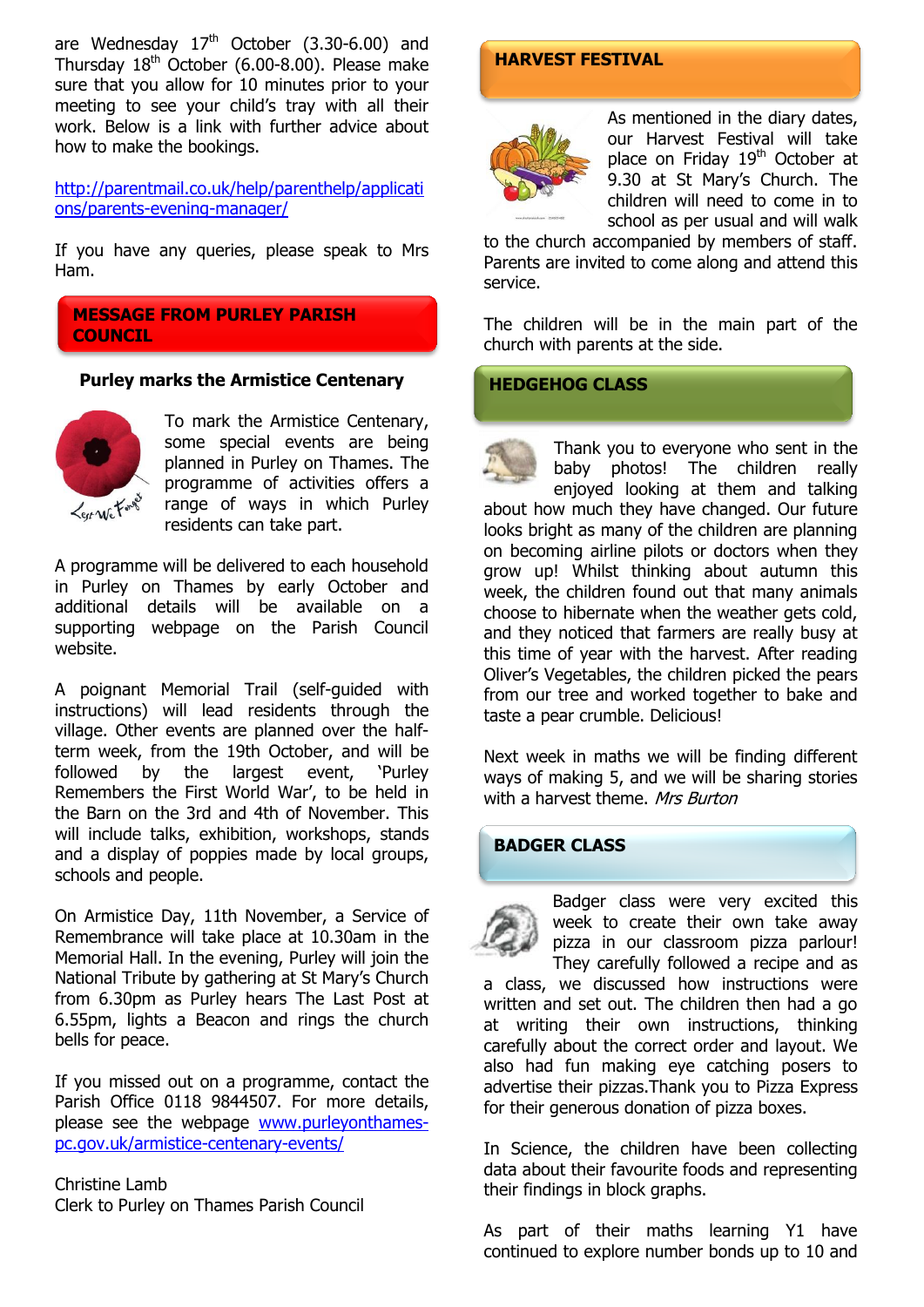Y2 have been learning their multiple of 10 bonds to 100.Mrs Lyn-Jones

#### **OWL CLASS**



This week we have been thinking about how we know what life was like in the Stone Age without the world of technology and social

media. How do we know what they ate, how they hunted etc? The children have explored the wonderful Chauvet Caves in France and considered how these images give us some information. You may like to explore them with them. They have enjoyed created some of their own cave paintings and making their own painting tools. In English, we have been preparing the middle section of our Stone Age adventure story, we should be ready to write the final product next week. In Maths, we have introduced the children to timetables rockstars. This is a new learning platform to support the learning of timetables. Log in details have been sent home this week and we do expect children to be practising regularly. Mrs Pickering

#### **WOODPECKER CLASS**



Our budding authors have created an anthology of gripping tales. Something has gone missing and Woodpecker Class have their detective protagonists on the case.

The children have been focusing on incorporating correctly-punctuated speech and excellent noun phrases.

In Maths, our focus has been converting metric measures. Can your child tackle the following questions: how many mm in 2.5cm? Or for those seeking a greater challenge: how many mm in 35.6km?

We have several slices of bread, in different states of decay, scattered around the classroom. Messy children? No. Sloppy teachers? Perhaps but not in this instance. A crazy science teacher? Yes! Woodpecker Class are studying the bread daily, to investigate rates at which mould appears under different conditions.

Our topic work has brought us to the time of Viking law in Britain (Danelaw) and we have been considering the impact of the Viking invasions on the already settled Angles and Saxons. Mrs Archer

#### **STARS OF THE WEEK**



#### **Hedgehog Class**

**Star of the week:** Harry C for recognising who the babies were in all of the photos! **Friendship Star:** Esme for sharing **Paragon:** Cora

#### **Badger Class**

**Star of the week:** Jessica for being a maths camp with number bonds. **Friendship Star:** Ciara for teaching her friends a great playtime game - finger hockey **Paragon:** Jax

**Woodland star:** Daniel for keeping up even though he found it a long walk!

#### **Owl Class**

**Stars of the week:** Frankie for persevering when things got tricky in Maths **Friendship Star:** Sergio for guiding others to make right choices and supporting them in the classroom **Paragon:** Jaidhen B

#### **Woodpecker Class**

**Star of the week:** Alice Bodimeade for pushing herself to achieve top marks in arithmetic **Friendship Star: Oscar for great partner** collaboration **Paragon:** Ryan

**Delightful diners:** Harry B, Mason, Alfie C, Davontay, Tiana, Kira, Gracie, Grace.

#### **DIARY DATES**

| 15/10/18                 | FS2 children out - Ella's Kitchen trip                                 |
|--------------------------|------------------------------------------------------------------------|
| 17/10/18                 | Parents Evening, 3.30 p.m to 6.00 p.m                                  |
| 18/10/18                 | Parents Evening, 6.00 p.m to 8.00 p.m                                  |
| 19/10/18                 | Harvest Festival at St Mary's, 9.30 a.m<br>(parents invited to attend) |
| 19/10/18                 | End of Autumn Term 1, 3.00 p.m                                         |
| $22/10/18$ -<br>29/10/18 | <b>Half Term</b>                                                       |
| 30/10/18                 | Start of Autumn Term 2                                                 |
| 01/11/18                 | Individual school photos                                               |
| 04/11/18                 | Thameside Fireworks Fiesta                                             |
| 21/11/18                 | Badger/Owl/Woodpecker Theatre Trip<br>- Robin Hood                     |
| 18/12/18                 | <b>ISS Christmas Lunch</b>                                             |
| 20/12/18                 | End of Autumn Term 2, 1.15 p.m                                         |
| $21/12/18$ -<br>04/01/19 | <b>Christmas Break</b>                                                 |